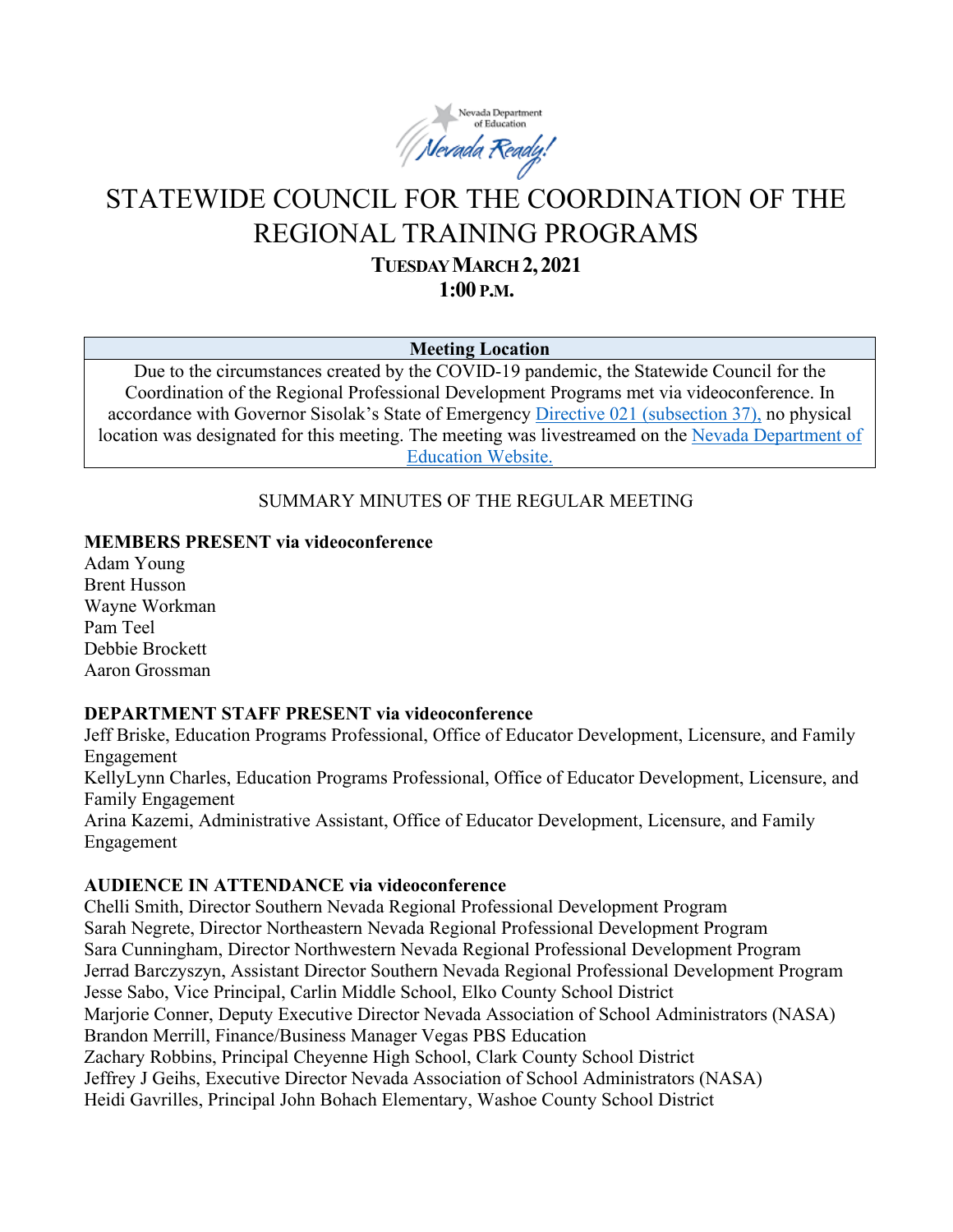# **1: CALL TO ORDER; ROLL CALL: PLEDGE OF ALLEGIANCE**

The meeting of the Statewide Council for the Coordination of the Regional Training Programs Council was called to order at 1:00 P.M. by Chair Young. Quorum was established. Chair Young led the Pledge of Allegiance.

Chair Young moved to Agenda Item #2.

## **2: PUBLIC COMMENT #1**

Chair Young asked Mr. Briske if public comments had been submitted. Mr. Briske answered no public comment was submitted.

Chair Young moved to Agenda Item #3.

# **3: APPROVAL OF PRIOR MEETING MINUTES FOR DECEMBER 3, 2020**

Chair Young explained that the minutes were included in the supplemental materials and sent to members of the Council. He then asked if there was a motion.

#### **Member Workman motioned to approve the minutes from the December 3, 2020 meeting. Seconded by Member Teel. No discussion. Motion carried.**

Chair Young moved to Agenda Item #4.

# **4: BUDGETS AND BUDGET AMENDMENTS PURSUANT TO NRS 391A.130**

Sara Cunningham, Director of Northwestern Nevada Regional Professional Development Program (NWRPDP), stated they submitted a budget revision for salary calculation corrections and to remove funding that was originally allocated for substitutes. NWRPDP is requesting to move that money into stipends. They also moved funding for mileage that they were not utilizing this year due to virtual meetings to stipends as well.

Chelli Smith, Director of Southern Nevada Regional Professional Development Program (SNRPDP), stated they had some small amendments. They are reducing travel costs and costs for conference speakers due to the switch to virtual conferences. They increased their postage since they had to provide books through mail instead of face to face. They also increased the costs for books and professional services. They anticipate having another amendment in April.

Sarah Negrete, Director of Northeastern Nevada Regional Professional Development Program (NNRPDP), stated they also had some adjustments in salaries and benefits due to a raise that was negotiated in January and active through July 1. She reminded the Council that the RPPDs have to adjust for district salary increases in their budget. They also reduced travel, removed substitutes, and increased the stipend amounts.

Brandon Merrill, Finance/Business Manager for Vegas PBS Education, stated he's working with the Nevada Association of School Administrators and at this time does not have a budget amendment. He stated that it looks like they are on target to spend their budget as it was requested.

Chair Young thanked the presenters and asked members if there were any questions on Agenda Item # 4.

**Member Workman motioned to approve the Budget Amendments pursuant to NRS 391A.130. Seconded by Member Grossman. No further discussions. Motion carried.**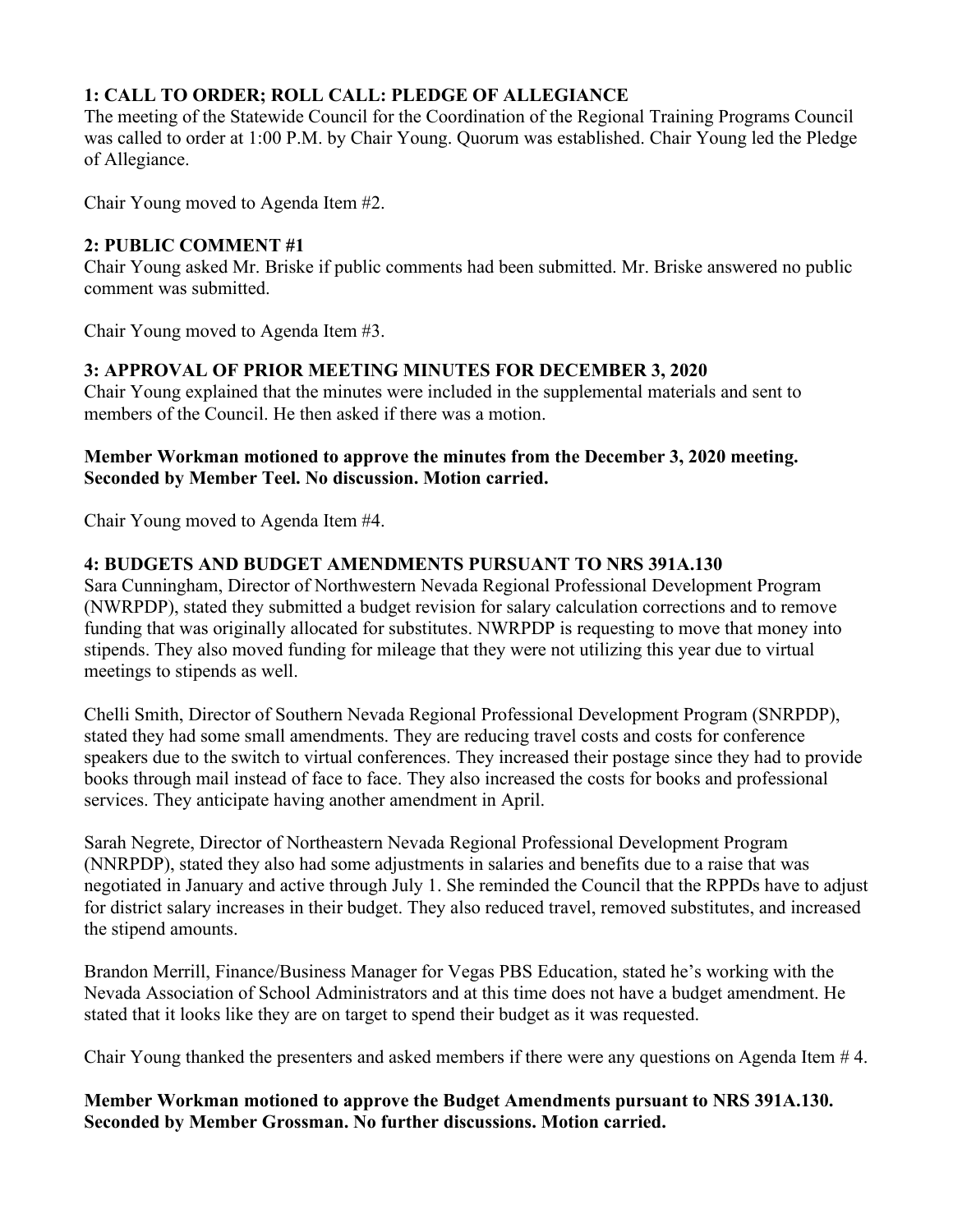Chair Young moved to Agenda Item #5.

# **5: RPDP ANNUAL OVERVIEW** *(Information/Discussion)*

Members heard an overview presentation on the Nevada Regional Training Programs including professional development standards, service areas, educators served, types of training, and evaluations.

Sara Cunningham, Director of NWRPDP, spoke on behalf all of all three regions. She shared Nevada Regional Training Programs slides and gave a brief description (see meeting material Agenda Item #5). She mentioned this overview was specifically for the 2019-20 school year.

Chair Young raised a concern as a superintendent about the challenges that are faced throughout the state and asked the Directors what their biggest challenges are. Ms. Cunningham answered what keeps her up at night is the needs of students and how to make sure the students are served in the best way. Additionally, she worries about taking care of staff, teacher retention, administrators, and making sure they can serve educators where they are now in order to move forward.

Chelli Smith, Director of SNRPDP, stated that as they plan for the next year, they had their staff submit project proposals for next year. She continued that a lack of human resources is their one of their biggest issues. They had some great success with virtual this year more that they could have imagined, and the opportunity is there to provide some really good sound professional development opportunities. The other challenge is that students are going to need more supports next year and planning professional development for teachers to support kids in the gap is also one of the things keeping them up at night.

Sarah Negrete, Director of NNRPDP, said they are also thinking about students all the time and how to help teachers to support students in the best possible ways. In her region, they have 6 coordinators to serve the districts across the Northeastern areas and that is one of the challenges. She stated that this year was a huge challenge due to so many transitions and trying to support teachers where they are depending on where their districts are and what kind of transitions they are making. One thing they noticed is that even the teachers in districts that have been back fulltime need support as they are tired of the heaviness of the pandemic. Dr. Negrete stated that what keeps them up at night is the amount of need but realizing how much is too much all at once. She closed by stating there is lot to be celebrated.

Chair young asked Council members if they had any questions for the RPDP directors.

Member Workman expressed his gratitude to all the RPDP directors and their staff for the incredible adaptations they have done, along with all the educational staff in Nevada. He stated it is miracle how quickly everyone reacted to the ever-changing needs of educators and students in Nevada.

Member Grossman stated, as a classroom teacher in the Northwest, he had been in a couple of trainings and received assistance from somebody from RPDP regarding assessments; more importantly, the adaptability of everyone involved was extremely helpful and really beneficial for the kids.

Member Teel concurred with the hard work being done and reminded everyone that about a year ago the Council talked about how to include more people, and now there is virtual capacity to include more people while not losing the face-to-face interaction. As they move forward to a blended model, they will learn from what went well during this timeframe and reflect on it to move forward. Finally, she thanked all of RPDP directors for their hard work.

Chair Young thanked each of the directors and asked them to pass on to their staff how much the Council appreciated and recognized the great work they have done.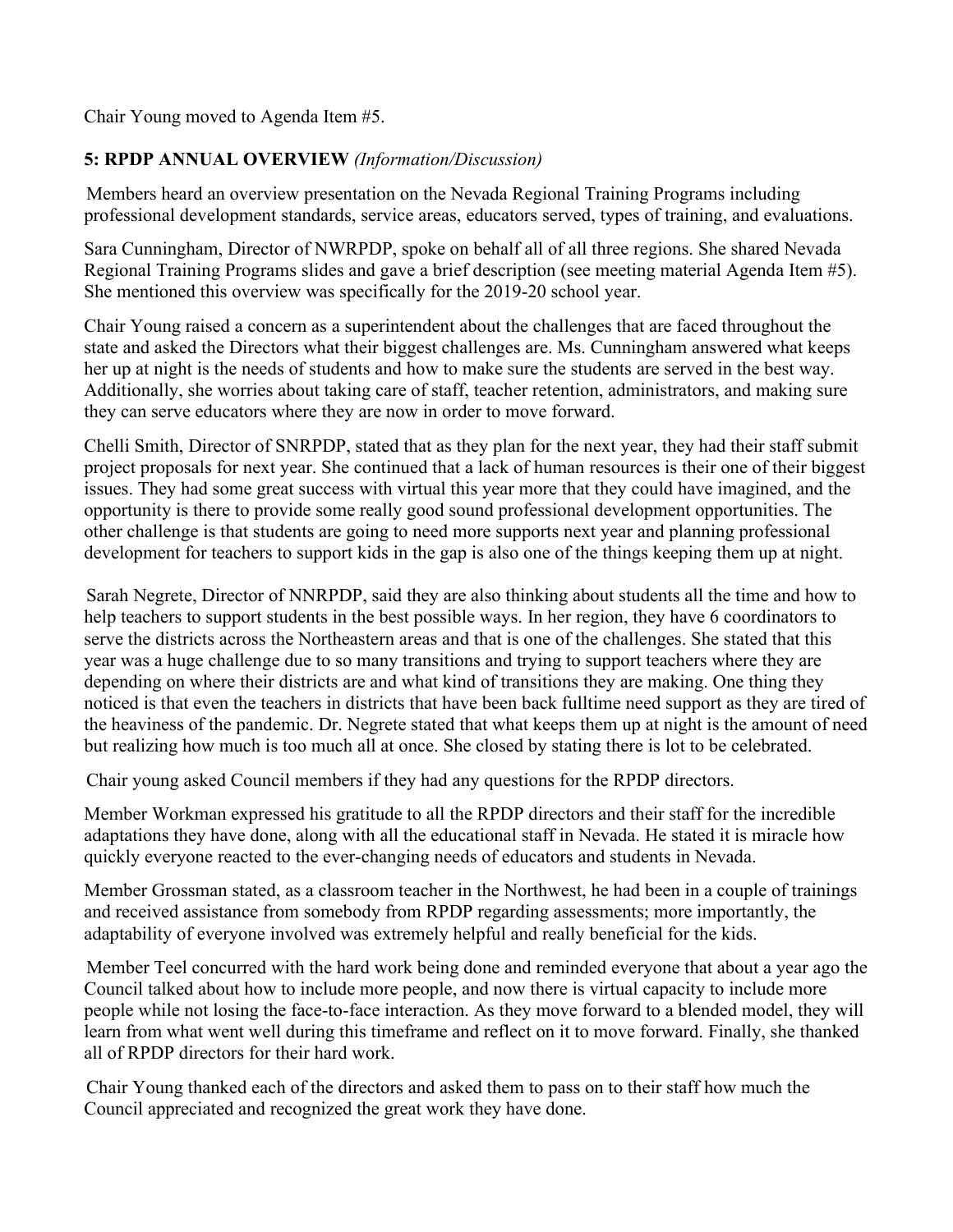Chair Young moved to Agenda Item #6

#### **6: SENATE BILL (SB) 76 OVERVIEW** *(Information/Discussion)*

This item was pulled out of the agenda.

Chair Young moved to Agenda Item #7

# **7: NASA CENTER FOR EDUCATIONAL EXCELLENCE INSTITUTE (CEEI) 2020 PRESENTATION**

#### *(Information/Discussion/Possible Action)*

Chair Young informed members hearing from participants of the Center for Educational Excellence Institute (CEEI) regarding their experience and learning.

Dr. Jeffrey Geihs, Executive Director Nevada Association of School Administrators (NASA), gave a history and stated that since they started putting together the first Center for Educational Excellence Institute, they have had 4 CEEIs. He shared that CEEI #4 has nearly 200 participants enrolled and CEEI #5 will be in April. By the time the CEEI #5 is done, they have impacted somewhere between 700-800 educators in Nevada depending on the number of enrollments. They impacted approximately 500 educators so far. He then thanked the Council for allowing NASA to bring these trainings to educators in Nevada; not many states are able to do what NASA is able to do in Nevada. NASA's mission is to make everyone the best they can be at whatever position they hold. Dr. Geihs turned it over to Dr. Connor.

Dr. Marjorie Conner, NASA's Deputy Executive Director, reminded the Council that the first CEEI started in November of 2018, had 63 participants, and was by invitation. It was offered live in Las Vegas, Reno, and Lake Tahoe. The focus was on what it means to be a leader. The second CEEI started in January 2020 and concluded in June 2020, had 65 participants, was also by invitation, and included administrators and teachers. The third CEEI was March through May of 2020, had 110 participants, was all online, and focused on leadership basics as suggested by past participants. The fourth CEEI will be concluded by the end of March 2021 and has 187 people enrolled. It was an open enrollment so more facilitators, mentors, coordinators, as well as administrators participated. The fifth CEEI starts in April 2021, and will be online, include a book study, and will focus on Competency-Based Education. Dr. Conner then reported the Council will be hearing from a few of the CEEI participants: Dr. Robbins who is principal at Cheyenne High School in Clark County, Heidi Gavrilles who is principal of John Bohach Elementary in Washoe County School District, and Jesse Sabo who is assistant principal of Carlin Middle School in Elko County School District.

Dr. Zac Robbins stated that the CEEI was a fantastic experience. He emphasized the access provided though world class trainers, while not having to fly all over the place, was critical to the professional learning. The content was designed specifically to meet the needs of Nevada's educators. He shared that this program allowed him to continue to implement practices that meet the needs of diverse students. The CEEI has provided so much for the educators in Nevada and is an essential program.

Heidi Gavrilles shared her experience at NASA CEEI. She stated it helped her every step of the way with a new school. It was an extraordinary opportunity for administrators to come together with teacher leaders and those who want to take the next steps in their careers. The work Dr. Conner, Dr. Gorman, and Dr. Hager had done during the first institute helped participants to look at moral imperative, global context, mission and vision, system thinking, and messaging and managing the politics of our business. She stated the best thing she experienced in her career in terms of professional development was the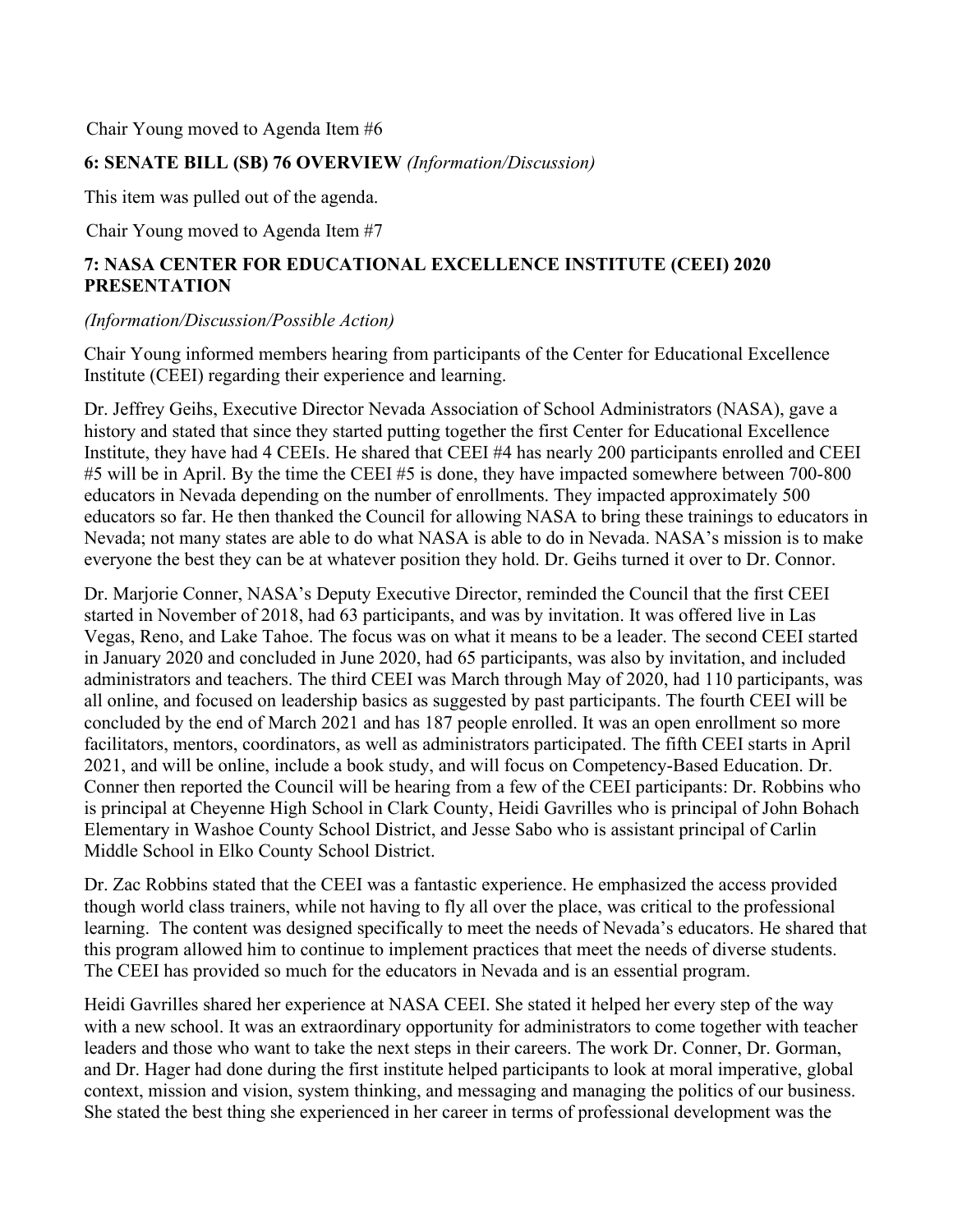National Institute School of Leadership that she completed several years ago. She thanked NASA and RPDP.

Jesse Sabo stated he was one of 63 people chosen for the 2018-19 cohort of the CEEI. He thanked Dr. Conner, Dr. Geihs, and Dr. Workman for allowing him to participate in the CEEI. He expressed his opinion that CEEI had professional, high-caliber speakers. He stated he learned so much by listening to people who had gone to those experiences. He was thankful to be part of it, to be mentored, and to learn things to help him be a servant leader. He thanked the RPDP Council for supporting this Institute because of the need to mentor new leadership.

Dr. Conner stated some of the participants from Clark County could not attend this meeting due to schools opening and should the Council like to hear more, they could invite them to the next meeting. They can continue to bring together resources like the SEAD Center and the State Department of Education. She closed with an appreciation to Superintendent Gonzales and Ms. Galland-Collins for presenting and opened the floor to questions.

Member Husson thanked all the presenters for engaging in the work. He then thanked Dr. Geihs and Dr. Conner for doing what they promised to do. Three years ago, when they started talking about using this limited funding in a way that would advance the entire state and how to have more people involved, Dr. Conner and Dr. Geihs stood up and said they knew how to get people together and talk about how to do improve schools. He thanked them for bringing the experts to Nevada. He said he was excited to hear about the next cohort focused on competency-based education.

Chair Young thanked Dr. Geihs, Dr. Conner, and the guests who shared their experience and asked members if they had any questions or comments.

Dr. Conner gave a shout out to Brandon Merrill who has been NASA's fiduciary agent and took a load off their shoulders. She stated he is good at managing the money in a way that makes sense and is wonderful to work with as he finds where to get the most use from the funds provided.

Member Husson stated he would love to hear more from more participants about their experiences as their testimony connects the Council to the work. It helps this Board to continue to the fund this work. He would like to hear about what is accomplished, possibly giving some examples of what they are doing in their buildings that came about from being in this program.

Member Brockett thanked the entire leadership team of NASA. She reported having the opportunity this year to interview new principals and many of them referenced the CEEI Institute and what it has done for them. She shared the CEEI expanded their knowledge around leadership, and it showed in how they could bring that knowledge into an interview. She confirmed seeing value in the program.

Chair Young thanked Dr. Conner and Dr. Geihs for doing what they promised to do. It has been wonderful, and leaders from his district that participated in the CEEI came back excited. The CEEI has created a statewide network of school leaders in a way that he thinks hasn't been done before. The Council looks forward to that continuing, pending the funding.

Mr. Briske shared that Dr. Conner's presentation is shared in the meeting materials.

Chair Young moved to Agenda Item #8

## **8: FUTURE AGENDA ITEMS**

Mr. Briske reminded the Council that any budget amendments will be on the agenda.